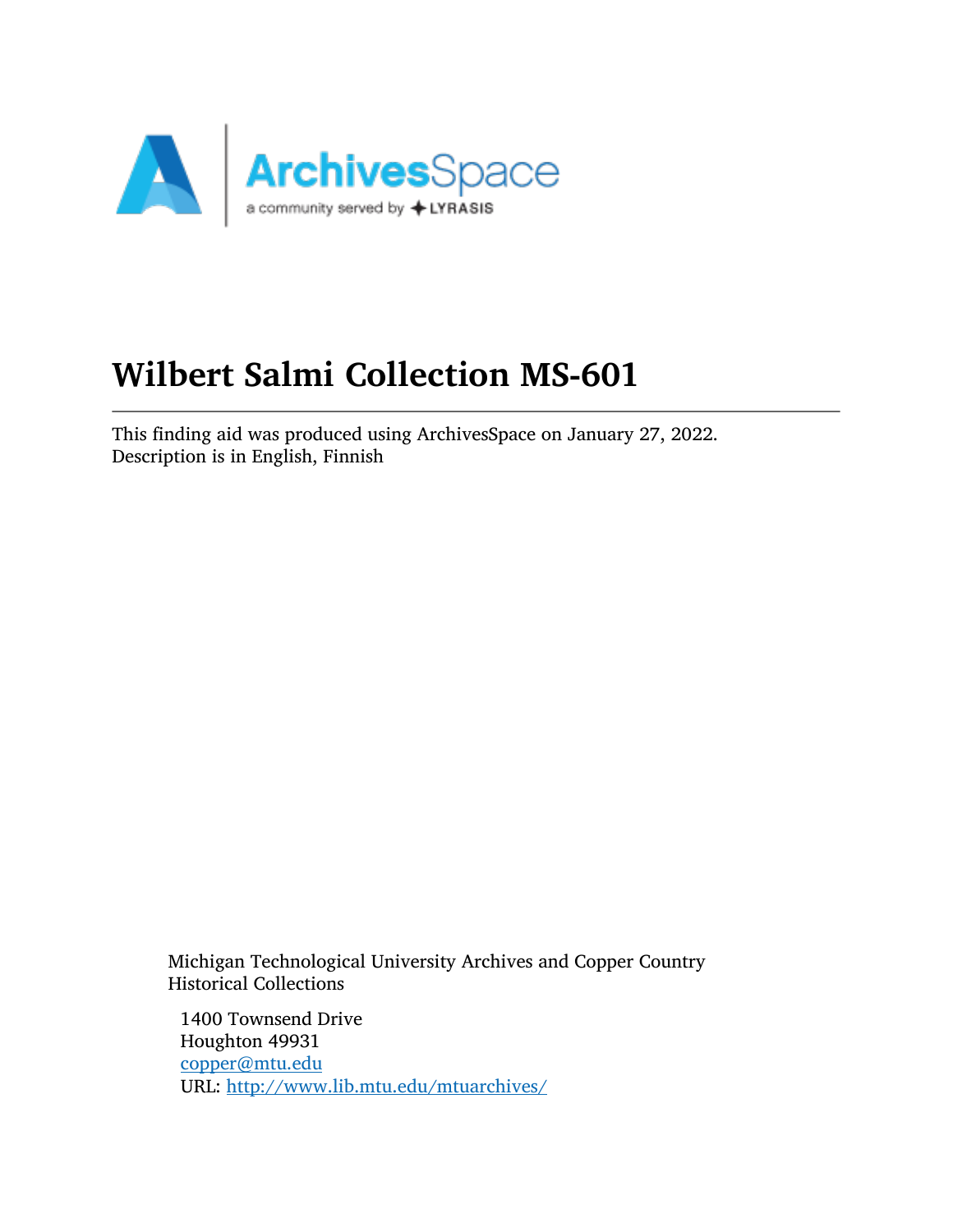## <span id="page-1-0"></span>**Table of Contents**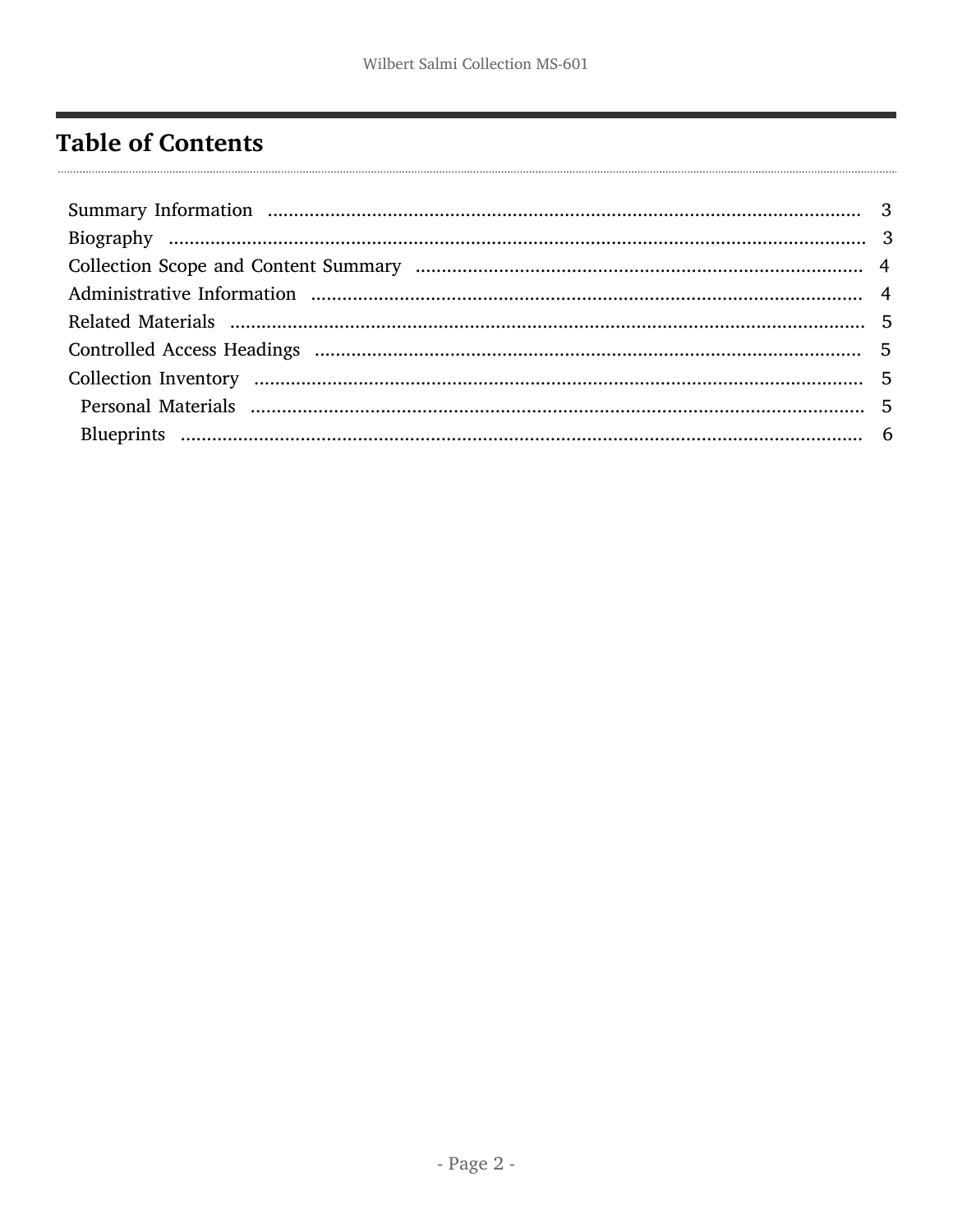### <span id="page-2-0"></span>Summary Information

| <b>Repository:</b><br>Title:                        | Michigan Technological University Archives and Copper<br><b>Country Historical Collections</b><br><b>Wilbert Salmi Collection</b> |
|-----------------------------------------------------|-----------------------------------------------------------------------------------------------------------------------------------|
| ID:                                                 | MS-601                                                                                                                            |
| Date [inclusive]:                                   | 1864-1953                                                                                                                         |
| <b>Physical</b><br>Description:                     | 2.45 cubic feet 1 manuscript box, 2 Paige boxes                                                                                   |
| <b>General Physical</b><br><b>Description note:</b> | 2.0 cubic feet1 oversize paige box                                                                                                |
| Language of the<br><b>Material:</b>                 | English.                                                                                                                          |
| <b>Mixed Materials</b><br>[box]:                    | $1-1B$                                                                                                                            |
| Abstract:                                           | Collection, 1864-1953, of Wilbert Salmi, a resident of Toivola<br>and Hancock, Michigan.                                          |

## Preferred Citation

MS-601, Wilbert Salmi Collection, Michigan Technological University Archives and Copper Country Historical Collections, Houghton, Michigan.

^ [Return to Table of Contents](#page-1-0)

## <span id="page-2-1"></span>Biography

Wilbert Einar Salmi was born on September 17, 1922, in Iron River, Michigan, to Walter and Mayme (Johnson) Salmi. As a young child, his family relocated to the Copper Country. For a time, Walter sold insurance before the onset of the Great Depression prompted him to move to Stanton Township and take up farming. Wilbert attended a rural school through the tenth grade and completed high school while boarding with a family in Hancock. He graduated in 1940.

After high school, Wilbert worked in lumbering before being employed at a fishery and a sausage factory. Most of his career was spent in utilities, including twenty years as supervisor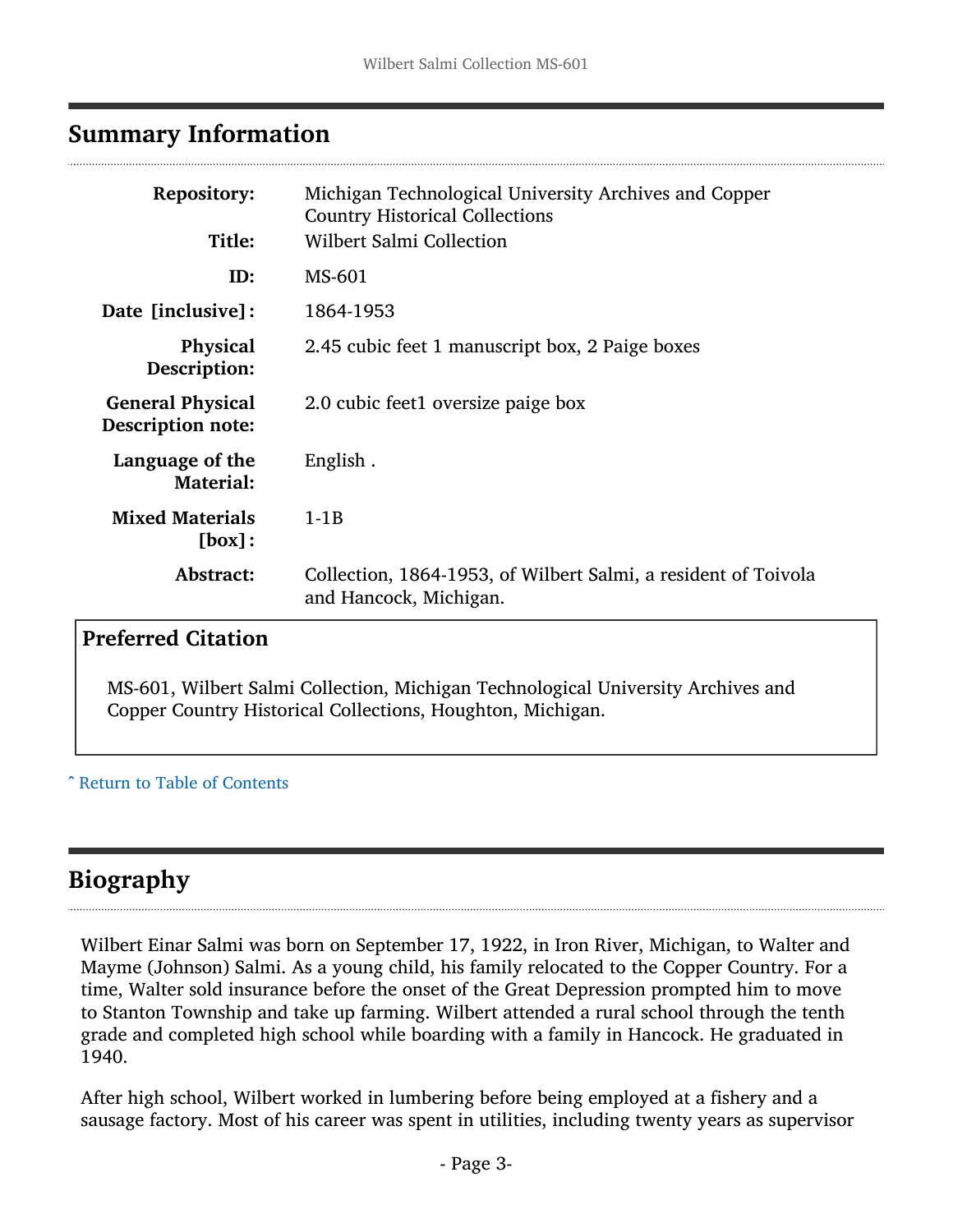of operations at Michigan Power Company, from which he retired in 1986. He also maintained a long-term membership in the Houghton County Historical Society and served as its president.

Wilbert married Margaret Eskelinen in Houghton on January 20, 1950. Upon his November 19, 1996 death, he was survived by Margaret, one daughter, and two sons.

^ [Return to Table of Contents](#page-1-0)

## <span id="page-3-0"></span>Collection Scope and Content Summary

Collection, 1864-1953, of Wilbert Salmi, a resident of Toivola and Hancock, Michigan. Includes blueprints with an index, many from Quincy Mining Company, Houghton High School commencement programs, invitations and announcements of social events, bylaws of the Lake Superior Knights of Pythias, declaration of intention for James Mahan, and photographs of boats and places.

^ [Return to Table of Contents](#page-1-0)

## <span id="page-3-1"></span>Administrative Information

#### Publication Statement

Michigan Technological University Archives and Copper Country Historical Collections

1400 Townsend Drive Houghton 49931 [copper@mtu.edu](mailto:copper@mtu.edu) URL: <http://www.lib.mtu.edu/mtuarchives/>

#### Access

Available for use in the Michigan Technological University Archives and Copper Country Historical Collections.

#### Processing History

Elizabeth Russell, 8/27/2010 Emily Schwiebert, 1/27/2022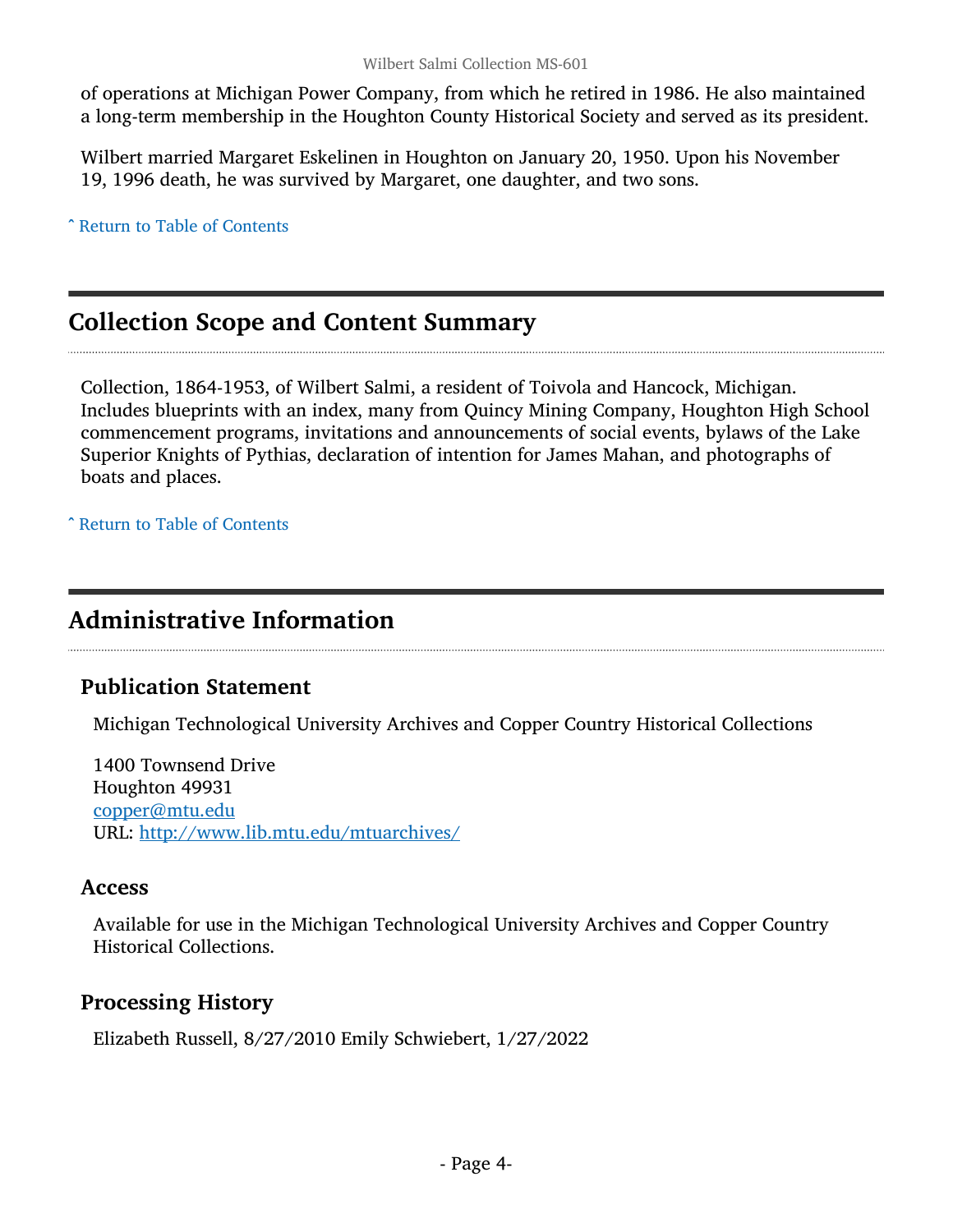## <span id="page-4-0"></span>Related Materials

#### Related Materials

Additional materials collected by Wilbert Salmi are held by the Walter P. Reuther Library at Wayne State University in Detroit.

^ [Return to Table of Contents](#page-1-0)

## <span id="page-4-1"></span>Controlled Access Headings

- Copper mines and mining -- Michigan -- Upper Peninsula
- Commencement ceremonies -- Michigan -- Houghton
- Printed ephemera
- Bylaws (Administrative records)
- Photographs
- Programs
- **Invitations**
- Announcements
- Social participation -- Michigan -- Upper Peninsula
- Hancock (Mich.)
- Blueprints (Reprographic copies)
- **Newspapers**
- Quincy Mining Company

## <span id="page-4-2"></span>Collection Inventory

#### <span id="page-4-3"></span>Personal Materials

| Title/Description                                                                           | <b>Instances</b> |          |
|---------------------------------------------------------------------------------------------|------------------|----------|
| Photographs of People, 1895-1913                                                            | box 1            | folder 1 |
| Receipts and Invoices, 1888-1934                                                            | box 1            | folder 2 |
| MTU Commencement Programs and a Letter from the MTU<br>Foundation to Sally Mahan, 1898-1948 | box 1            | folder 3 |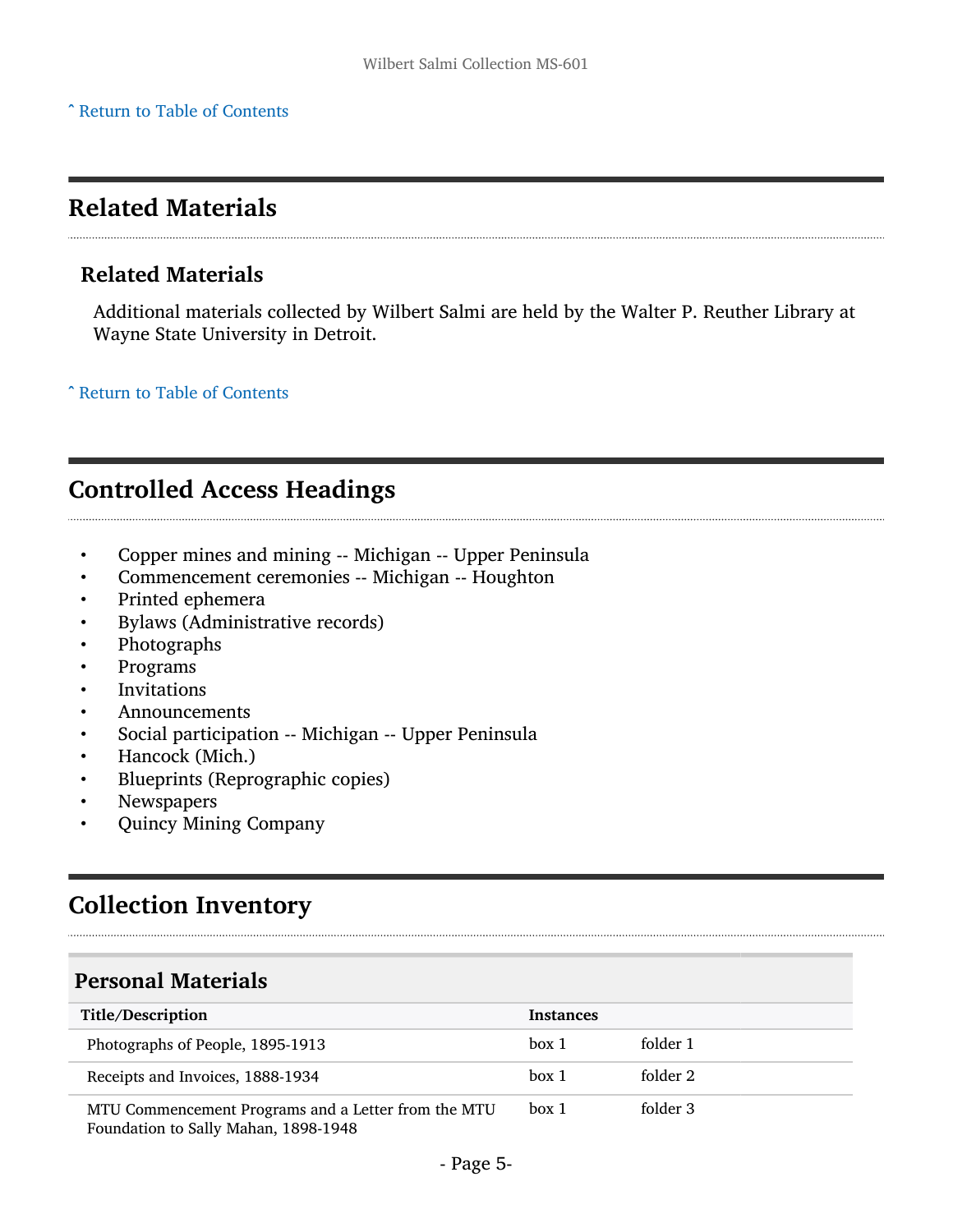| Photographs: Boats, circa 1890 - circa 1910                                                                                                                  | box 1 | folder 4 |
|--------------------------------------------------------------------------------------------------------------------------------------------------------------|-------|----------|
| Photographs: Places, circa 1890 - circa 1910                                                                                                                 | hox 1 | folder 5 |
| Declaration of Intention for James Mahan & Beneficiary<br>Certificate - Mary Mahan & By-Laws of Lake Superior<br>Knights of Pythias (#109), 1864, 1890, 1899 | hox 1 | folder 6 |
| Houghton High School Announcement Programs, 1891 -<br>1938                                                                                                   | box 1 | folder 7 |
| Invitations & Announcements of Social Events, 1876 - 1923                                                                                                    | box 1 | folder 8 |
| Invitations & Announcements of Social Events, 1894 - 1896                                                                                                    | box 1 | folder 9 |

#### ^ [Return to Table of Contents](#page-1-0)

## <span id="page-5-0"></span>Blueprints

| Title/Description                                                                    | <b>Instances</b> |           |
|--------------------------------------------------------------------------------------|------------------|-----------|
| Three Indices that Correlate with Quincy Mine Blueprints,<br>circa 1890 - circa 1910 | box 1            | folder 10 |
| Blueprints, circa 1890                                                               | box 2            | folder 1  |
| Blueprints $(\#2 - 4)$ , 1900 - 1904                                                 | box 2            | folder 2  |
| Blueprints (#5 - 8), 1891, 1899                                                      | box 2            | folder 3  |
| Blueprints (#11 - 19), 1894 - 1906                                                   | box 2            | folder 4  |
| Blueprints (#21 - 29), 1895 - 1905                                                   | box 2            | folder 5  |
| Blueprints (#30 - 38), 1902 - 1905                                                   | box 2            | folder 6  |
| Blueprints (#40 - 48), 1891 - 1904                                                   | box 2            | folder 7  |
| Blueprints (#50 - 55), 1900 - 1903                                                   | box 2            | folder 8  |
| Blueprints (#56 - 58), 1903                                                          | box 2            | folder 9  |
| Blueprints (#60 - 69), 1888 - 1901                                                   | box 2            | folder 10 |
| Blueprints (#70 - 78), 1892 - 1899                                                   | box 2            | folder 11 |
| Blueprints (#80 - 89), 1895 - 1899                                                   | box 3            | folder 1  |
| Blueprints (#96 - 106), 1891 - 1900                                                  | box 3            | folder 2  |
| Blueprints (#107 - 114), 1902                                                        | box 3            | folder 3  |
| Blueprints (#115 - 119), 1899                                                        | box 3            | folder 4  |
| Blueprints (#123 - 131), 1892 - 1902                                                 | box 3            | folder 5  |
| Blueprints (#132 - 134), 1905                                                        | box 3            | folder 6  |
| Blueprints (#135 - 139), 1895 - 1900                                                 | box 3            | folder 7  |